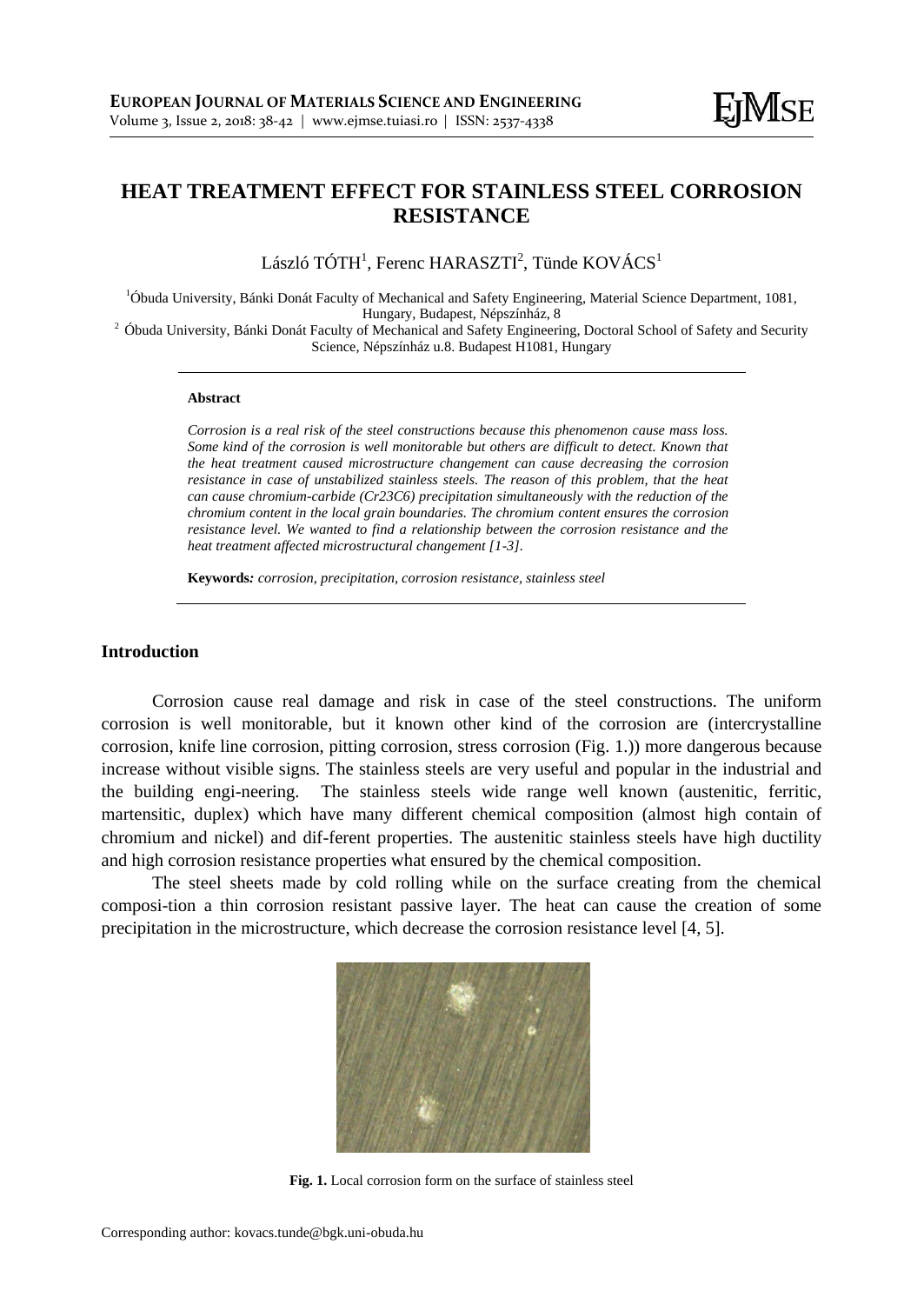#### **The experimented steel**

The used austenitic steel (1.4307) chemical composition showed below (Tab. 1.). This kind of steel is without high carbon affinity elements (eg. Ti, Ta, Nb) contain, even that the carbon contain is low, that means the formation aptitude of the chromium carbide ( $Cr<sub>23</sub>C<sub>6</sub>$ ) is low.

**Table 1.** The used steel chemical composition (in weight percentage) the rest is iron (%)

| <b>Mn</b> | $\mathbf{s}$ |                                                | <b>Ni</b> | $^{\circ}$ |  |
|-----------|--------------|------------------------------------------------|-----------|------------|--|
|           |              | $0.026$ 1.71 $0.004$ 0.004 0.23 8.15 18.3 0.09 |           |            |  |

The corrosion resistance depends on the chemical composition of the steel, in case of the tested stainless steel this level is very high. The pitting resistance equivalent number (PREN) calculated by the next most common equation (1), with the elements in weight percentage (%).

PREN=Cr+3,3 Mo+16 N (1) PREN=19,74

#### *Surface preparation*

The tested samples surfaces were cleaned and grinded by grinding paper  $(A_2O_3)$ . The grinding process established different surface roughness in case of the tested samples surfaces. The average surface roughness of the samples was different, showed in the Table 2.

**Table 2.** The used grinding papers parameters and the surface roughness of the grinded sheets

| Number of the sample           |  |  |
|--------------------------------|--|--|
| Surface roughness Ra $(\mu m)$ |  |  |

## *Heat treating of samples*



**Fig. 2.** Heat treatment of samples

Heating during one hour in 800 ºC temperature and cooling by air, the heat treatment t-T diagram shows by Fig. 2. In case of the used steel, the heat treatment can establish precipitations of  $Cr_{23}C_6$ . This form of carbide precipitation in the grain boundary affect, of the local chromium contain de-creasing between the crystals. Even that the corrosion resistance depend on the chromium contain this process cause a corrosion resistance decreasing.

## **Experiments**

The surface roughness and the heat affected changement of the microstructure and the corrosion resistance. This process modelled by laboratory experiments [9 - 11]. We made corrosion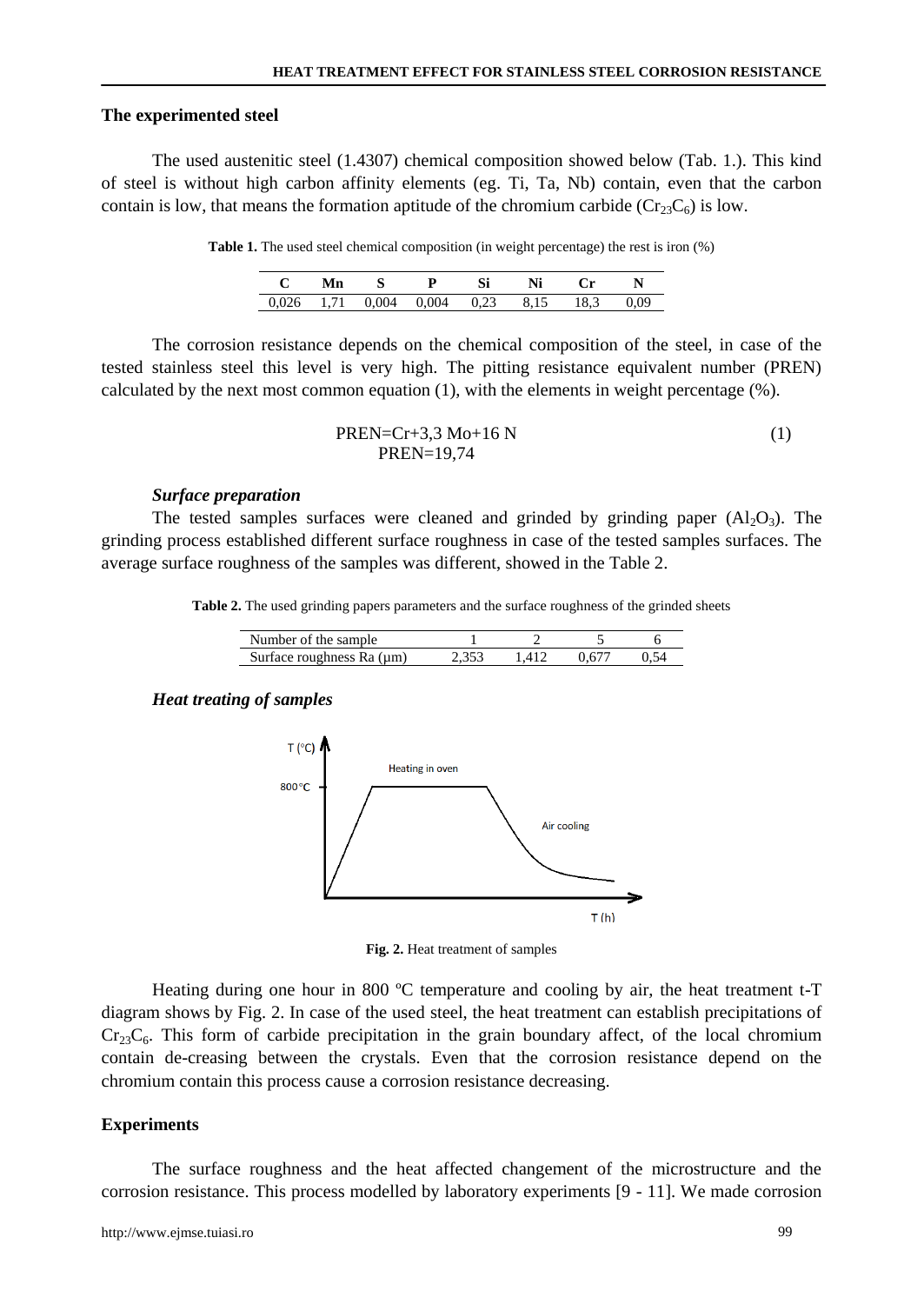resistance test on heat-treated samples and we tested without heat-affected samples too. The tested samples were trait in FeIIICl solution (ASTM G48), during 96 hours and on 30 °C temperature. Under this loads the sheets are showed weight loss, what we could measure by analytical scales [12]. The measured weight loss volumes (g) showed in the Table 3.

| Number | Without heat<br>treating | Heat treated |
|--------|--------------------------|--------------|
|        | $0,4217$ g               | $0,9608$ g   |
|        | $0,4005 \text{ g}$       | $1,2904$ g   |
|        | $0,4468$ g               | $1,0636$ g   |
|        | 0.561g                   |              |

**Table 3.** Weight loss of the tested samples

Experimented samples tested by microscopy, the results showed on the Fig. 3-6. On the surface we detected pitting corrosion phenomenon by visual testing, we used stereo microscopy, (100x magni-fication Fig. 1-4.) the figures shows 10x10mm area of the experimented samples.

The Fig. 3-6 show well the tested samples. The unsuitable surface roughness caused reduced corrosion resistance. In case of the heat-treated samples, the heat-treating effected the corrosion resistance decreasing. The showed figures demonstrated the heat-treating effect and the surface rough-ness effect for the corrosion resistance.

**Fig. 3.** No. 1. samples

**Fig. 4.** No. 2. Samples



a) without heat treating b) heat treated



a) without heat treating b) heat treated



a) without heat treating b) heat treated





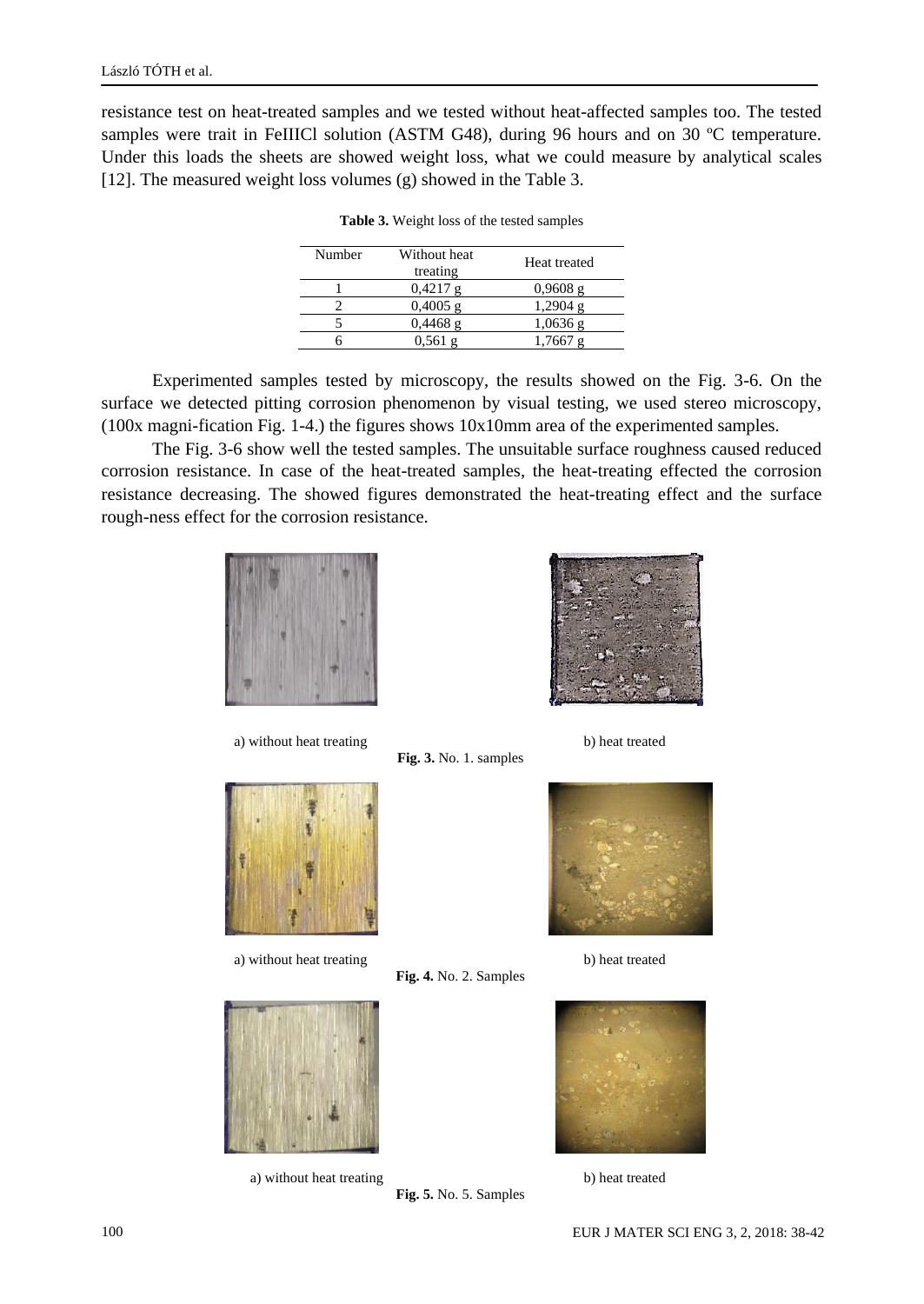



*a) without heat treating b) heat treated*

**Fig. 6.** No. 6. samples



**Fig. 7.** Corrosion effected weight loss [12]

## **Conclusions**

We concluded on base of our experimental results, which the grinded surfaced samples corro-sion weight loss was higher than in case of the cold rolled mean the corrosion resistance decreased as function of the heat affect and the surface roughness. Heat-treating affect decreasing of the corrosion resistance. The used heating treating process cause corrosion resistance changement. We can assume that the used heat temperature and the time of the heating is not fallowing in case of the tested steel grade.

#### **Acknowledgement**

The authors acknowledge the financial support of this work by the Hungarian State and the European Union under the EFOP-3.6.1-16-2016-00010 project.

## **References**

[1] F. Haraszti, T. Kovács: *Plastic deformation effect of the corrosion resistance in case of austenitic stainless steel*, **IOP Conference Series: Materials Science and Engineering 175**: Paper 012048. 4 2017.